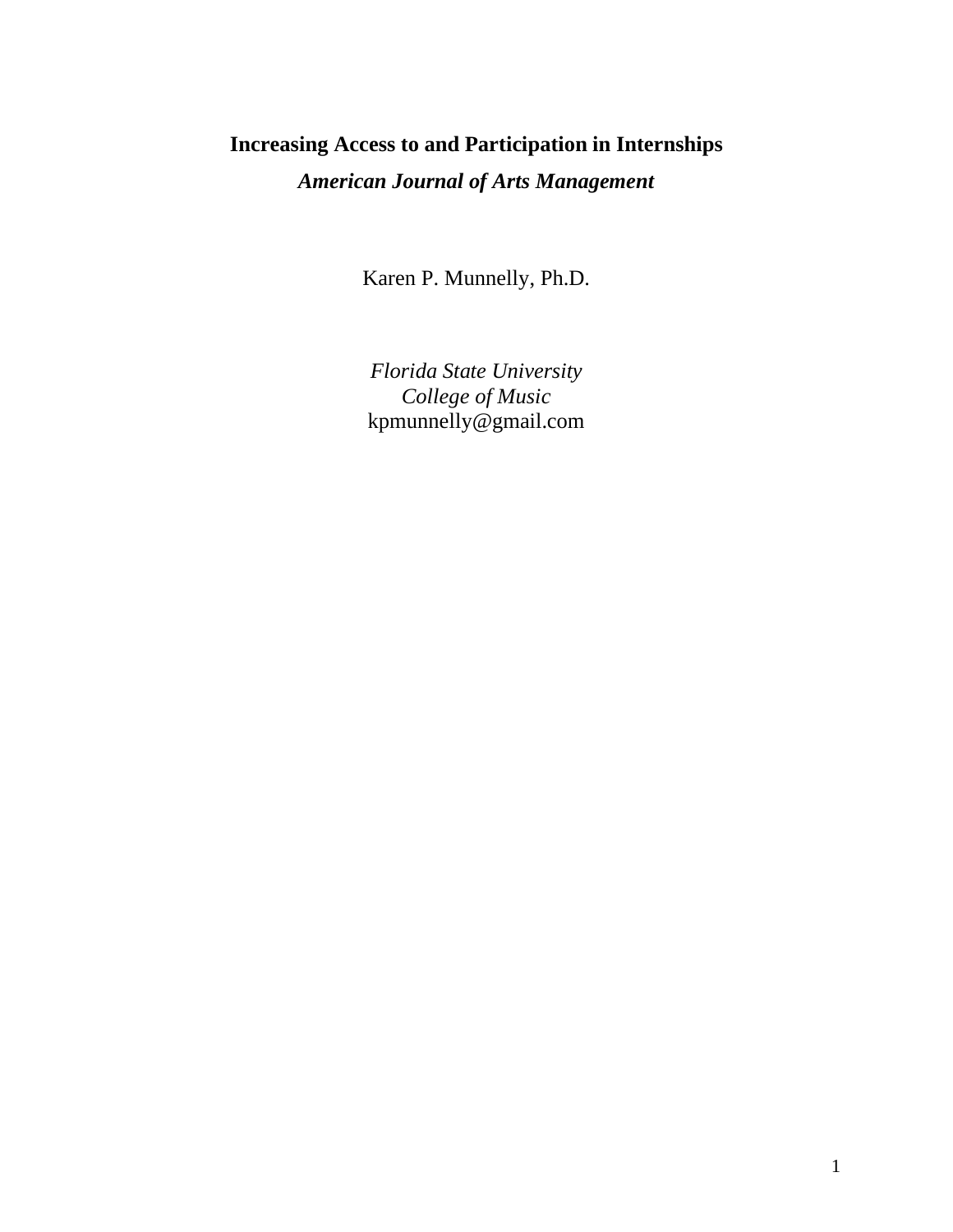## **Increasing Access to and Participation in Internships**

#### **Abstract**

As internships become more common for arts students, it is important for university administrators and faculty to be aware of the challenges and burdens that an internship can place on students in addition to the benefits provided by an internship. Through awareness of the barriers and burdens associated with internships, universities can work to make the internship experience more accessible to students. This paper details how one college of fine arts at a public research university worked to increase enrollment in internship classes and to make internships more accessible to its students. Through a variety of initiatives including the promotion of a new minor in arts administration, the development of an intern scholarship, the offering of summer internship courses through a lower cost university extension program, moving internship courses online and partnering with academic advisors the college was able to increase participation in internship courses by 156% over a three-year period between 2016-2019.

**Keywords:** internships, arts administration, access, equity, arts careers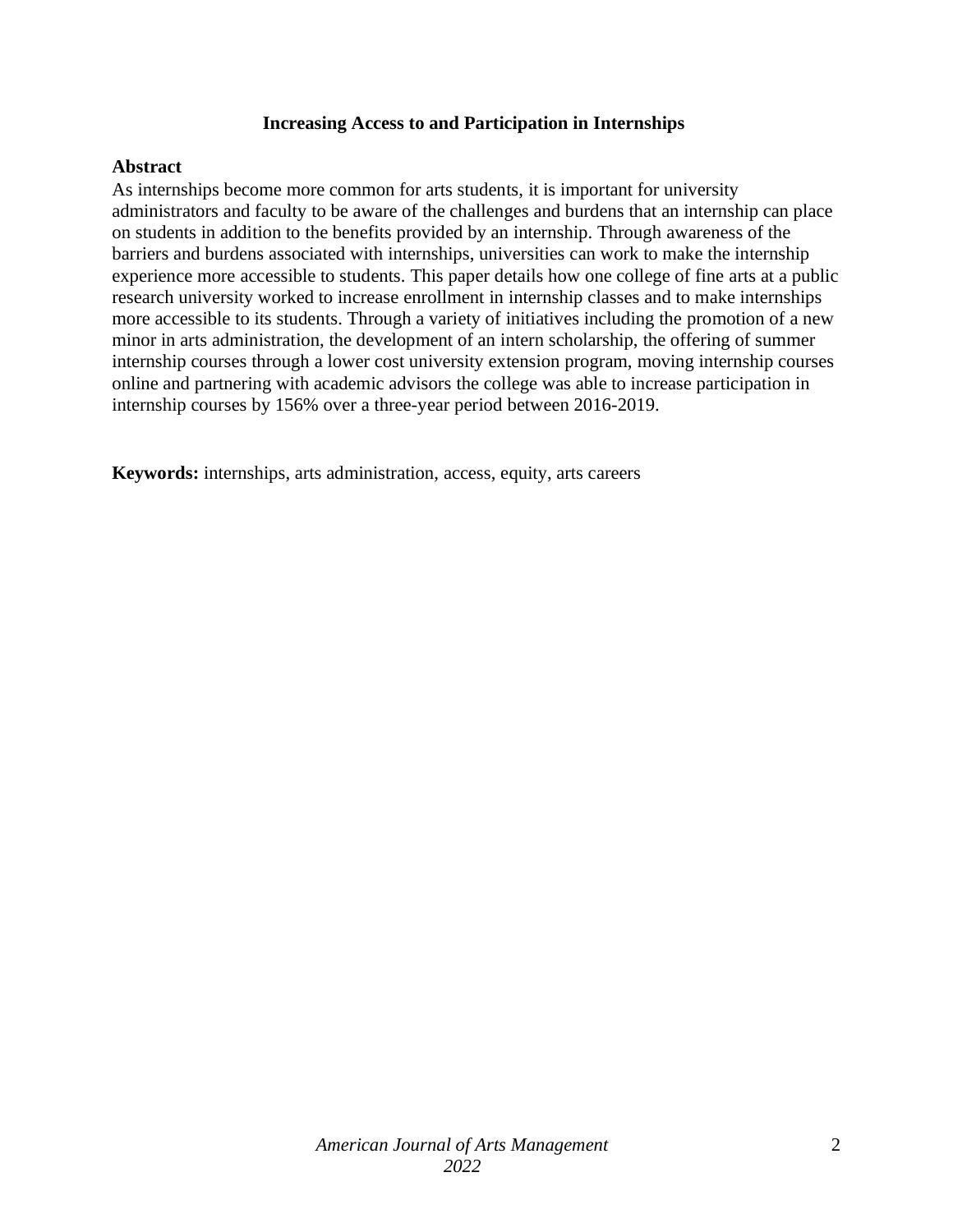#### **Introduction**

As internships become more common for arts students (Frenette, Dumford, Miller, & Tepper, 2015), it is important to consider that many students face both financial and non-financial barriers to internships. On the financial side, barriers include the norm of unpaid internships in the arts and the cost of tuition for internship credits. Non-financial barriers include a lack of social connections to secure internships and a lack of available time to engage in an internship. Arts administration students are often required to do an internship as part of their degree (Cuyler & Hodges, 2015). In addition to arts administration students, a number of students in other arts majors opt to do internships possibly due to a gap between the curriculum and the skills they will need to manage their arts careers (Daniel & Daniel, 2013). As a result, it is important for university administrators and faculty to be aware of the challenges and burdens that an internship can place on students in addition to the benefits provided by an internship. Through awareness of the barriers and burdens associated with internships, universities can work to make the internship experience more accessible to students.

This paper details how the College of Fine Arts at the University of Texas at Austin worked to increase enrollment in internship courses and to make internships more accessible to its students. The College of Fine Arts at UT was able to increase participation in internship courses by 156% over a three-year period through a variety of initiatives. These initiatives took place between 2016-2019 and included the promotion of a new minor in arts administration, the development of an intern scholarship, the offering of summer internship courses through a lower cost university extension program, moving internship courses online and working with academic advisors to spread awareness about the internship courses. The hope is that the case study provided here will encourage other university arts programs to think creatively about how they can create more meaningful and accessible internship experiences.

## **Background**

## *Challenges and Advantages of Internship Participation*

The designation of internships as High Impact Practices (HIP) has led many higher education institutions to encourage or require internships (Hora, 2019). According to the National Association of Colleges and Employers (NACE), 65% of students participate in internships (Crain, 2016). This echoes the findings of the Strategic National Arts Alumni Project (SNAAP), which found that 69% of arts graduates participated in an internship (Frenette et al., 2015). One reason for the popularity of internships might be the belief that an internship can advance one's career (Frenette et al., 2015). Miller, Martin and Frenette (2022) found that "internship experience was among the strongest predictors of initial job search length and match with training" (p. 8). Students have also indicated that the internship experience is a meaningful and beneficial part of their studies (Cuyler & Hodges, 2015; Daniel & Daniel, 2013). Cuyler & Hodges (2015) found that the majority of students in their study "believed that an internship is a valuable learning experience that supplemented their coursework" (p. 70). The ability to gain hands-on experience and learn about various opportunities within the field are two commonly cited benefits of internships (Hora, Chen, Parrott & Her, 2020).

Although internships have been linked to early job attainment (Miller et al., 2022), one study found that students who completed unpaid internships were more likely to still be seeking employment six months after graduation compared to students who completed paid internships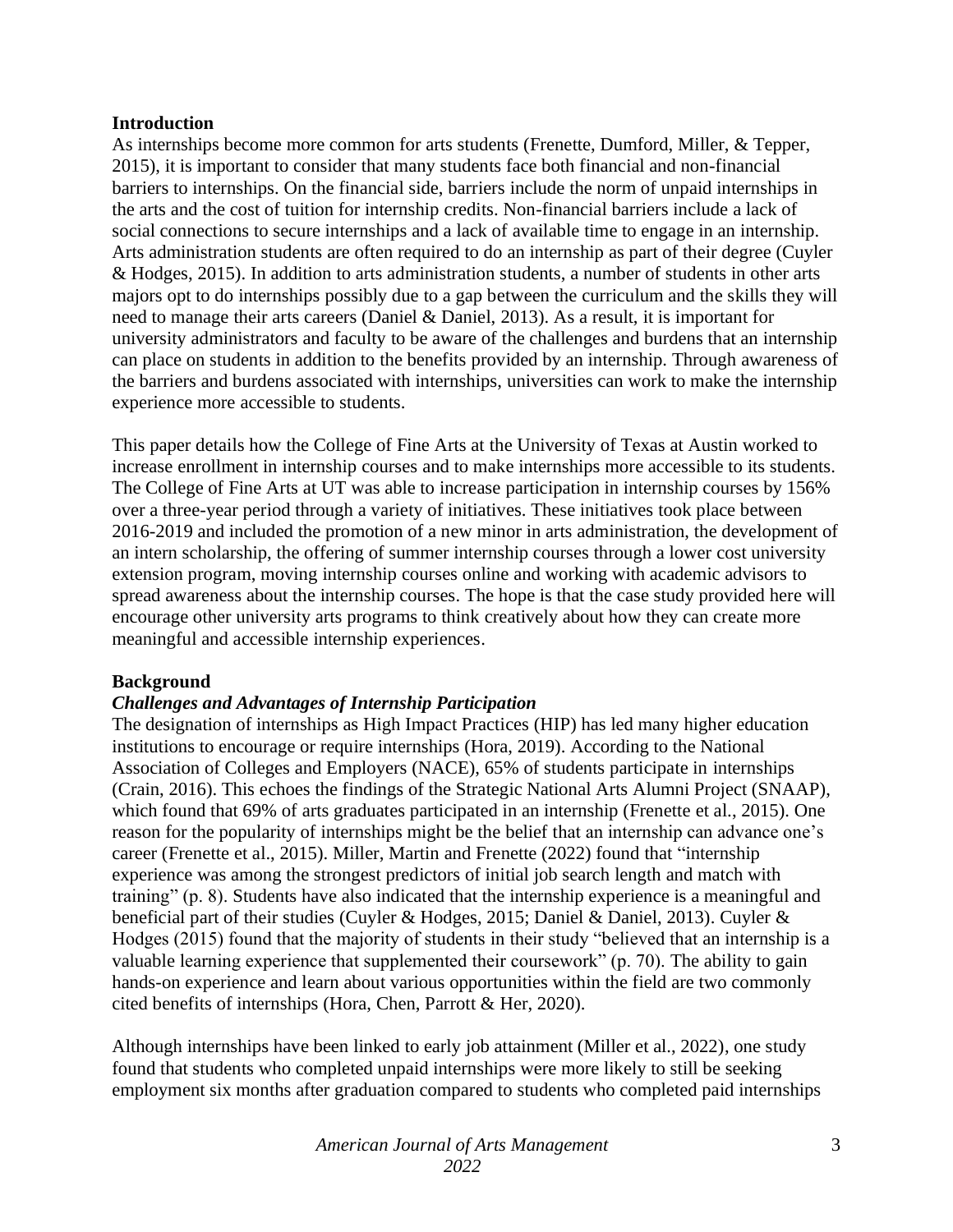(Crain, 2016). This study looked at students from various majors and does not account for differences that might exist in industries where the unpaid internship is the norm. However, the Strategic National Arts Alumni Project also found that students who engaged in paid internships fared better in the job market than those who did unpaid internships (Frenette et al., 2015). This leads to a question of whether unpaid internships are worth the sacrifice and how this might differ between fields where unpaid internships are the norm compared to fields where internships are commonly paid.

While there has been a push to pay interns, many internships in the arts remain unpaid. In fact, unpaid internships significantly increased between 1992 and 2008 (Shade & Jacobson, 2015). A UK study (Cullinane & Montacute, 2018) found that the arts were one of the most problematic sectors with regards to internships. The findings indicated that in the UK, the majority of arts internships were unpaid and individuals were expected to participate in numerous internships before securing full-time employment. The Strategic National Arts Alumni Project also found that graduates of arts programs often engage in multiple internships for career development purposes (Frenette, Gualtieri & Robinson, 2021). Not surprisingly, students prefer to have paid internships and believe that arts organizations should compensate them for their time and work (Cuyler & Hodges, 2015). However, even though students believe they should be compensated, many students in Cuyler & Hodges (2015) study "seemed to value internships so much that they would accept an internship for the sake of gaining experience" (p. 74). It appears that many up and coming individuals seeking careers in the arts "are prepared to work for free in order to build a network and secure future employment" (Samdanis & Lee, 2019, p. 891). While one might assume unpaid internships are more common in non-profit organizations, unpaid internships are also common in certain for-profit sectors, including the music industry (Frenette, 2013).

In 2019, the art world took a step to end the practice of unpaid internships in art museums. That June, "the Board of Trustees of the Association of Art Museum Directors (AAMD) urged art museums to end their longstanding practice of employing unpaid interns" (Bishara, 2019, para 1). The AAMD represents museum directors from 227 museums across the United States, Canada and Mexico. The AAMD acknowledged that paid internships were needed in order to increase access and equity in the world of museum administration. The group, Art + Museum Transparency also initiated a project to collect data regarding the compensation of art and museum interns (Cascone, 2019). Their data collection revealed that many of the most prestigious museums including New York's Metropolitan Museum of Art, the Brooklyn Museum, the Museum of Fine Arts Boston and the National Portrait Gallery were not paying interns at the time of the 2019 survey.

Financial challenges around internships are a common cause of concern for students (Cuyler & Hodges, 2016; Hora et al., 2020; Wolfgram, Vivona & Akram, 2021). Students mentioned concerns about both the lack of compensation and the requirement to earn internship credit at their institution, which required them to pay tuition associated with the internship. "Requiring students to pay tuition to their academic institutions in order to work for a cultural organization, most likely for little or no pay, has created considerable resentment among students" (Cuyler & Hodges, 2016, p. 77). Requiring students to earn credit for underpaid or unpaid internships is equivalent to requiring students to pay to work (Frenette, 2013). Students who must work to support themselves often do not have the option of cutting back hours at a paid job to participate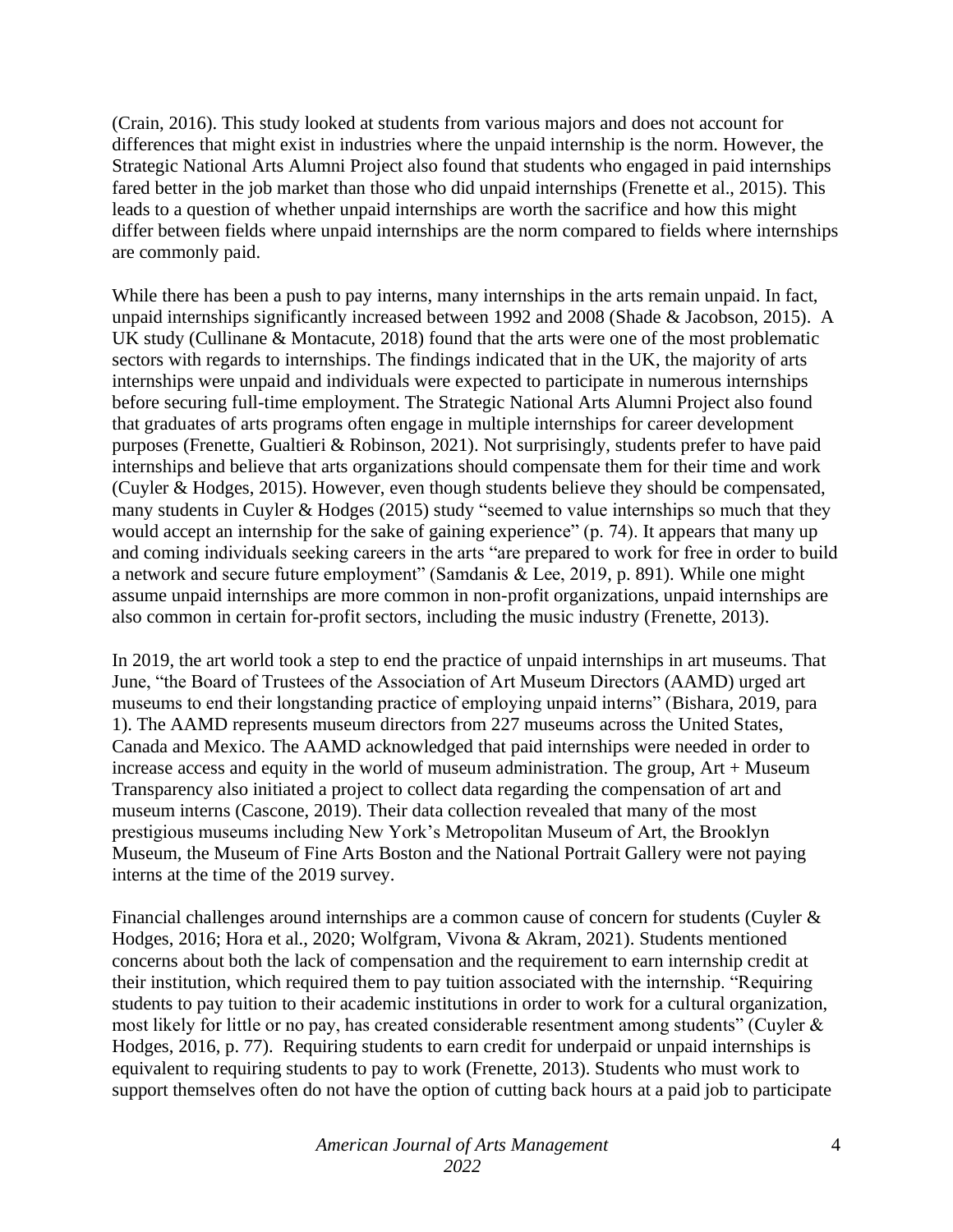in an unpaid internship (Hora, 2019). This presents both a financial and a time barrier. The need to work is one of the most common barriers to participating in an internship (Hora et al., 2020; Wolfgram et al., 2021). If a student is working and attending school full-time, it is unlikely that they also have time to engage in an internship. However, if the internship were paid, the student might have the option to either leave their job or scale back their work hours since the income provided by the internship could potentially replace the income from the job.

While there is evidence to suggest that internships can have an impact on career outcomes (Daniel & Daniel, 2013; Frenette et al., 2015; Miller et al., 2022), there are also issues around equity and access to internships. The ability to undertake an unpaid internship is a privilege not possible for everyone. Hora (2019) points out that "too many students lack the financial resources, social connections and time to find and pursue an internship" (para. 8). Lack of social networks is another common barrier to securing an internship (Hora, 2019; Shade & Jacobson, 2015; Wolfgram et al., 2021). Several studies have pointed out that students who participate in unpaid internships are more likely to receive financial support from family (Frenette et al., 2015; Samdanis & Lee, 2019; Shade & Jacobson, 2015;). Unpaid internships are typically only feasible for students who have the financial resources to take on unpaid work, which can lead to unequal socioeconomic and racial representation (Medina-Perez, 2019). "Lacking significant household wealth, families of color in particular often struggle to ensure their child doesn't go into debt for college or working an unpaid internship (Smith, 2019, para. 5). Darren Walker (2016), President of the Ford Foundation raises the point that internships have the ability to alter a young person's career path, but that while some students have the means and support to accept unpaid internships, others must use that time to accept jobs in areas such as food service to pay their bills. Silva (2021) states that "unpaid internships deny opportunities to those individuals who could have benefitted from them the most, while reserving this valuable career experience for those who seemingly already possess substantial economic opportunity" (p. 1288). The Strategic National Arts Alumni Project found that Black and Hispanic alumni were less likely to complete an internship while in school compared to white alumni (Frenette et al., 2015). The study also found than first generation college students were less likely to do an internship than students whose parents attended college. Additionally, Silva (2021) found that students whose parents have advanced degrees are more likely to engage in unpaid internships possibly because they are more likely to have parental support. Women are also more likely to engage in unpaid internships (Frenette et al., 2015; Shade & Jacobson, 2015). "Unpaid or underpaid work reproduces class inequalities, as those who can afford it can…gain access to better career opportunities. Underpaid internships are considered as 'luxury' and known as the 'third degree', as they follow postgraduate education" (Samdanis & Lee, p. 891).

As the talent pool grows and many internship applicants have bachelor's and master's degrees (Shade & Jacobson, 2015), both paid and unpaid internship opportunities are harder to come by. It is also common for arts students to engage in multiple internships (Cullinane & Montacute, 2018; Daniel & Daniel, 2013; Frenette et al., 2021), which means internship applicants may be competing with candidates who have degrees and prior internship experience making the market very competitive. While unpaid internships can perpetuate inequality in the field of arts administration, so can the employer expectation that recent graduates have internship experience. Students often engage in unpaid internships in order to gain the qualifications to enter the paid workforce (Daniel & Daniel, 2013; Shade & Jacobson, 2015). However, if employers expect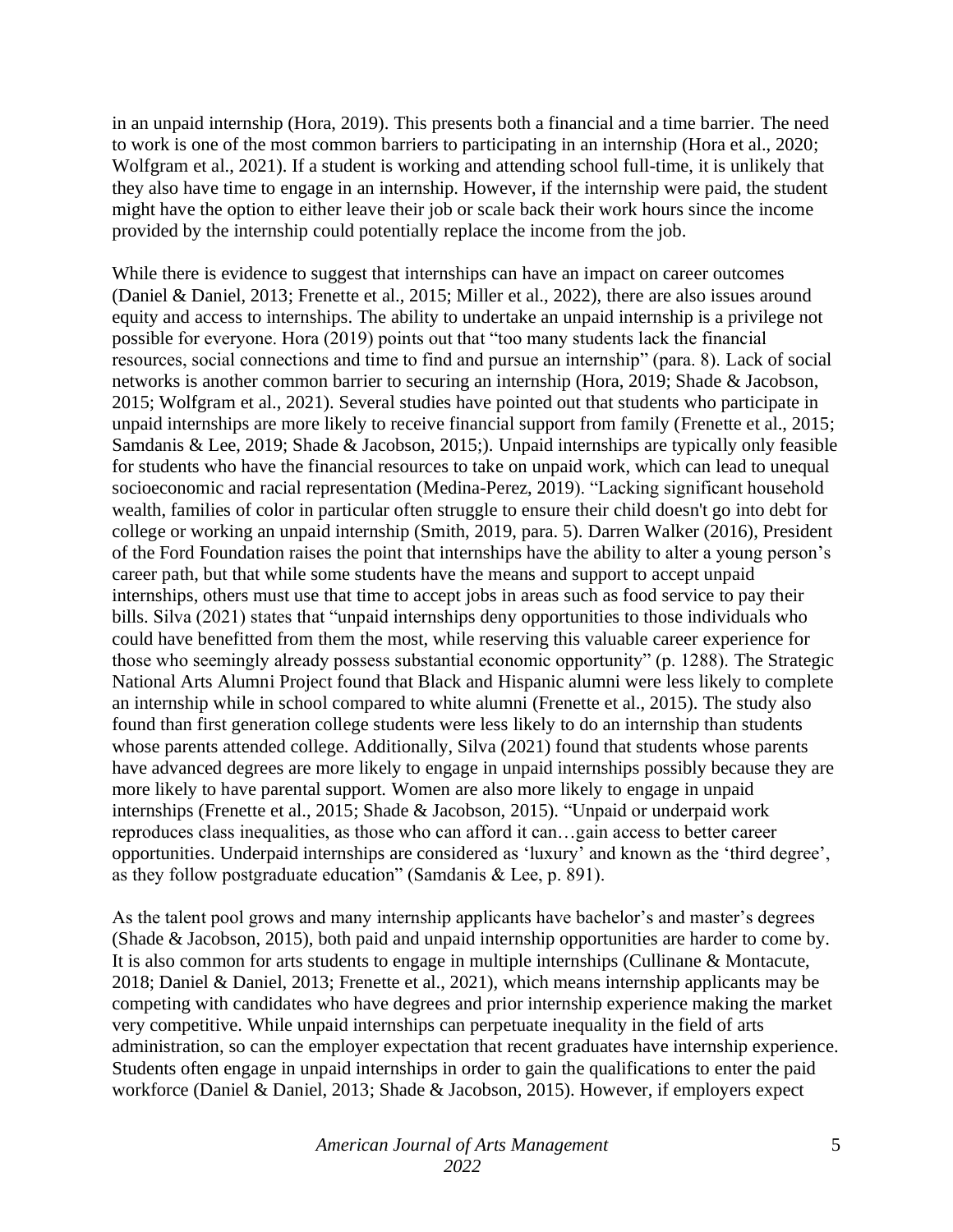candidates for entry level positions to have previous internship experience including unpaid internships, they are preventing the field from being accessible to all. According to data from the Department for Digital, Culture, Media & Sport, 92% of workers in the United Kingdom's creative economy come from privileged backgrounds (Samdanis & Lee, 2019)

# *Differences in Quality of Internship Experiences*

Not all internships are created equal. Some are thoughtfully designed with clear learning objectives, while others provide less meaningful opportunities for students to engage in the experience (Miller et al., 2022). Unfortunately, some organizations look to interns as inexpensive sources of labor instead of focusing on the learning outcomes (Frenette, 2013). When students engage in meaningful internships they have the ability to expand their professional networks and gain valuable experience. On the flip side, when students engage in internships where host organizations have put little thought into the intern experience and learning objectives, they will often find themselves exploited with little value to take away from the experience (Samdanis & Lee, 2019). Internship qualities including mentoring, clarity of expectations and relevance to major have been linked to stronger educational outcomes (Hora et al., 2020). Mismatches between an intern's expectations and actual experience can also lead to disappointing learning outcomes (Frenette, 2013). Students report various supervision structures with some receiving hands-on training and mentoring and others receiving complete autonomy with little guidance (Hora et al., 2020). This may lead interns to feel more like employees rather than interns due to the lack of mentoring. While internships are often positioned as a win-win for students and employers, there are claims that some internship employers "are concerned only slightly with a person's education and are exploitative" (Frenette, 2013, p. 367).

Another issue regarding the quality of an internship experience is the lack of consensus regarding the definition of what constitutes an internship. According to the National Association of Colleges and Employers (NACE), students, employers and universities may have differing definitions of what an internship means. As a result, NACE has proposed the following definition of an internship:

An internship is a form of experiential learning that integrates knowledge and theory learned in the classroom with practical application and skills development in a professional setting. Internships give students the opportunity to gain valuable applied experience and make connections in professional fields they are considering for career paths; and give employers the opportunity to guide and evaluate talent (2018, para. 5).

NACE's definition alludes to the benefits of the internship being for the student as opposed to the employer. This echoes the U.S. Department of Labor's primary beneficiary test for unpaid interns. The primary beneficiary test is based on seven factors including the connection between the internship and the intern's academic work and the criteria that an intern's work complement and not displace paid employees (U.S. Department of Labor, 2018). NACE has additional criteria for an internship including that the skills learned be transferable to employment settings, that supervision is provided by an expert in the field and that the intern receive regular feedback. It is important for both universities offering and/or requiring internships and employers hiring interns to be aware of the Department of Labor requirements and the NACE guidelines. In addition to the potential for legal consequences for failure to follow the Department of Labor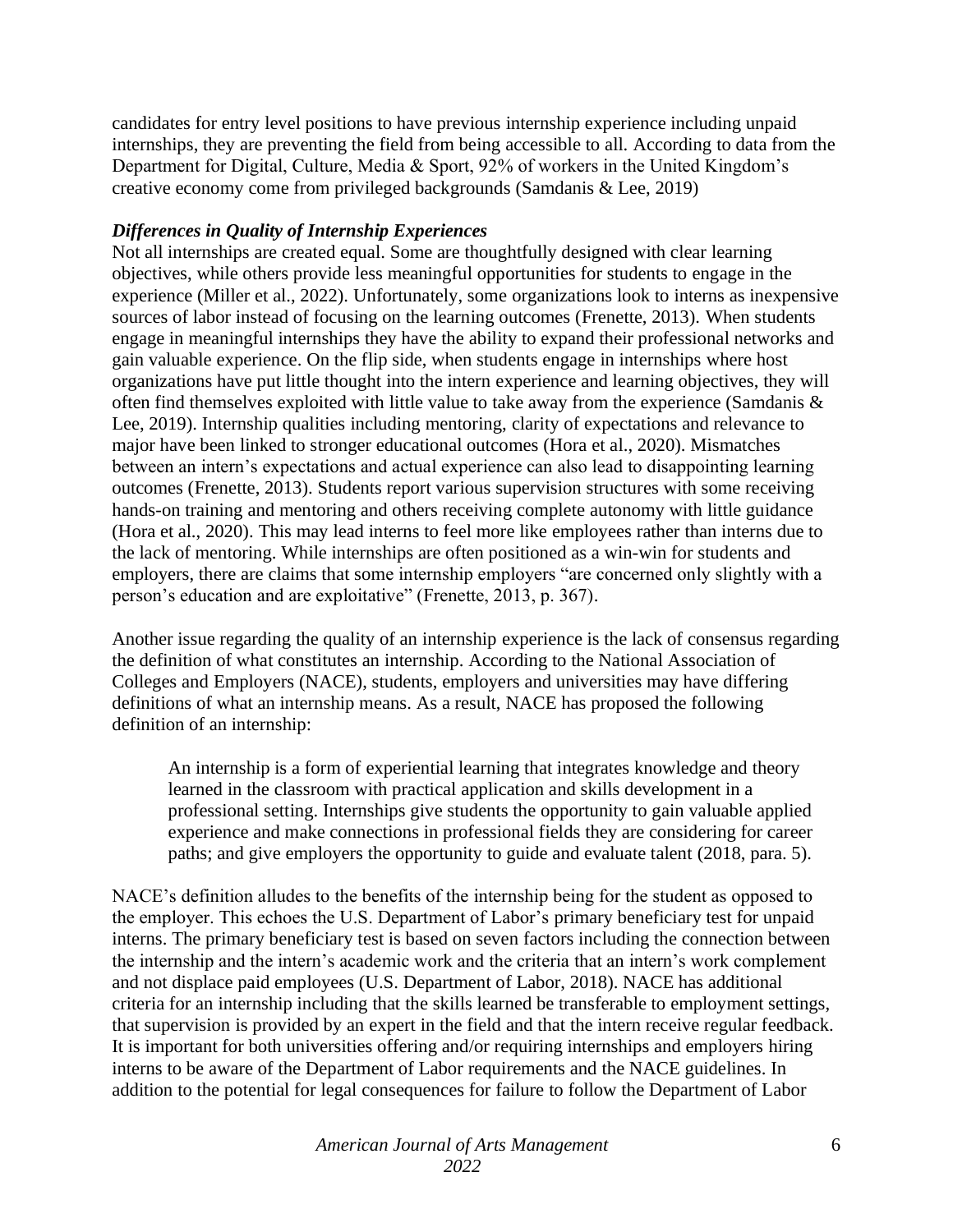requirements, both sets of criteria provide a framework for a meaningful and fair internship experience.

# **Increasing Internship Enrollment in the College of Fine Arts**

In 2016 the College of Fine Arts at the University of Texas at Austin established a goal of significantly increasing enrollment in internship courses among undergraduates across the College of Fine Arts (COFA). Leadership in COFA believed that internships were correlated to job placement after graduation and would be valuable experiences for students, so a decision was made to focus on increasing participation in internships. At the time, only one of the undergraduate COFA majors outside of the teaching certification majors required an internship. That was the design major. Many students were unaware that COFA offered internship credits through Fine Arts Career Services as those courses were offered under a college level course prefix that was not associated with any school, department or major within the college. The College of Fine Arts engaged in several strategies to increase awareness and access to the COFA internship courses. The main strategies engaged were:

- 1. Promotion of the new Minor in Arts Management and Administration (MAMA).
- 2. Creation of a need-based scholarship to support costs associated with internships.
- 3. Offering summer internship courses through the university extension program at a reduced tuition rate.
- 4. Moving internship courses online to avoid scheduling conflicts with required courses and time spent at the internship site.
- 5. Working with advisors to ensure that students were aware that the internship courses existed and could be counted towards major upper division coursework.

## *Minor in Arts Management & Administration*

The Minor in Arts Management & Administration (MAMA) was launched in the fall of 2016. This became the second program in the College of Fine Arts outside of the teaching certification programs to require an internship. One reason for the creation of the minor was to provide students with more employability skills through arts administration courses and an internship experience. Through this minor many students also learned about the existence of the internship courses and the intern scholarship. The initial goal was to enroll 75 students in the minor, but by 2019 the enrollment was close to double that goal. The Minor in Arts Management  $\&$ Administration played a major role in encouraging students to participate in internships and enroll in internship courses.

## *Intern Scholarship*

In 2017, the Intern Scholarship was launched. The Intern Scholarship was funded by an endowment created purely to support students in internships. This endowment was possible because the Dean believed that internships were strongly correlated to job placement after college and recognized that many students faced barriers to participating in internships. He and the Assistant Dean for Development identified a donor who shared these sentiments and was aware that not all students had access to these experiences. With this, the intern scholarship endowment was born. In 2019, the endowment produced over \$100,000 to be used in the academic year to support intern scholarships. The creation of the Intern Scholarship aligns with Cuyler & Hodges (2016) recommendation that academic programs work with development staff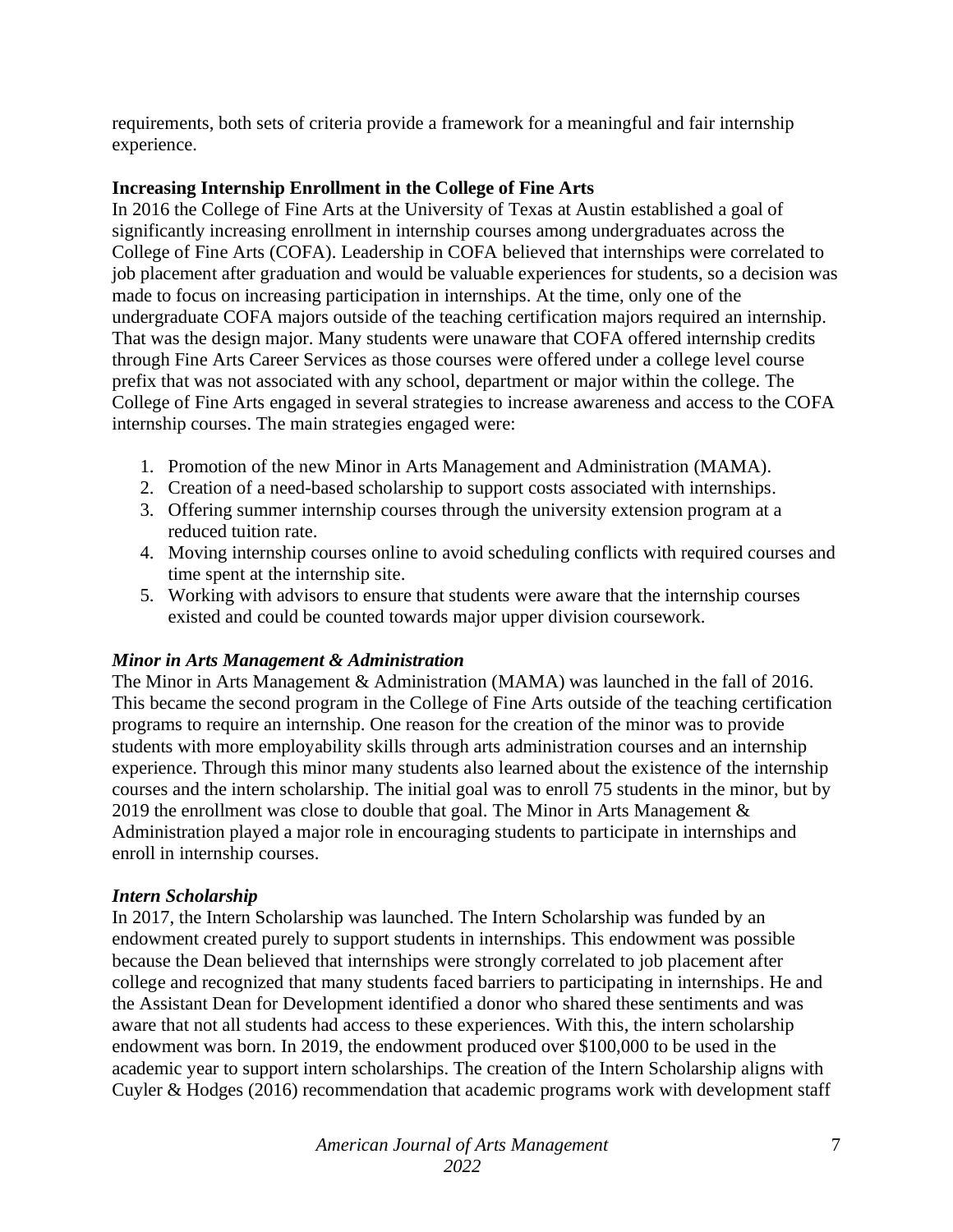to raise funds to support internships. Hora (2019) also recommends providing grant funding to support internships.

An application process for the scholarship was developed to assess both financial need and professional significance. The decision was made not to use information from the Free Application for Federal Student Aid (FAFSA). The decision to not use FAFSA data was made for several reasons. One, there was an awareness that UT had both students who were undocumented and/or whose parents were undocumented. There were concerns that these students are not always able to complete the FAFSA paperwork. COFA leadership also felt that the FAFSA did not offer a full picture of a student's financial challenges. Students were asked to complete a provided budget form that asked them to disclose expenses associated with the internship including lost wages from jobs they would have to leave or reduce hours at due to the time commitment required by the internship. Students were also asked to list income including parental support and payment provided by the internship, which was unfortunately rare. Students were also asked to write both a short statement of financial need and a short statement of professional significance. The application was short and intentionally designed to not place an extra burden of work on students. Fine Arts Career Services offered Intern Scholarship info sessions several times a semester and walked students through the application process.

It was important that the scholarships provided a meaningful amount of funding that had the ability to make an internship possible for a student. Therefore, the decision was made to offer \$2,000-\$3,000 scholarships rather than offer lower amounts to a larger number of students. The scholarship provided up to \$2,000 for students doing local internships and up to \$3,000 for students doing internships outside of Austin*.* In rare cases students were awarded higher amounts. The scholarships were offered every semester including summers in order to provide flexibility to students. Students were also able to apply for funding before they had secured an internship as there was an awareness that the timeline for hiring interns varies significantly across organizations.

## *University Extension Courses*

Summer was a popular time for internships as students did not have to worry about internships conflicting with class schedules and they had more options because they were not geographically tied to campus. Summer was also the most expensive time to earn credit for an internship. The University of Texas at Austin worked on a flat tuition model meaning full-time tuition was the same amount of money for 12 credit hours as it was for 18 credit hours. In the summer, most students did not enroll full-time and as a result had to pay by credit hour. In 2017, a 3-credit hour internship course in the summer would have cost an in-state resident approximately \$2,000. Because of this, the summer internship had the lowest enrollment of all three semesters. There was an awareness that students were doing internships in the summer, but that they were not getting academic credit for them due to the cost of tuition.

The University of Texas at Austin had a university extension program that was not degree granting and was geared towards continuing learners. However, it was also possible to offer university level courses through the extension program. These courses were offered with the same course number as a regular UT course and fulfilled degree requirements. The tuition was also significantly lower and programs had the ability to set their own rates. Beginning in 2018,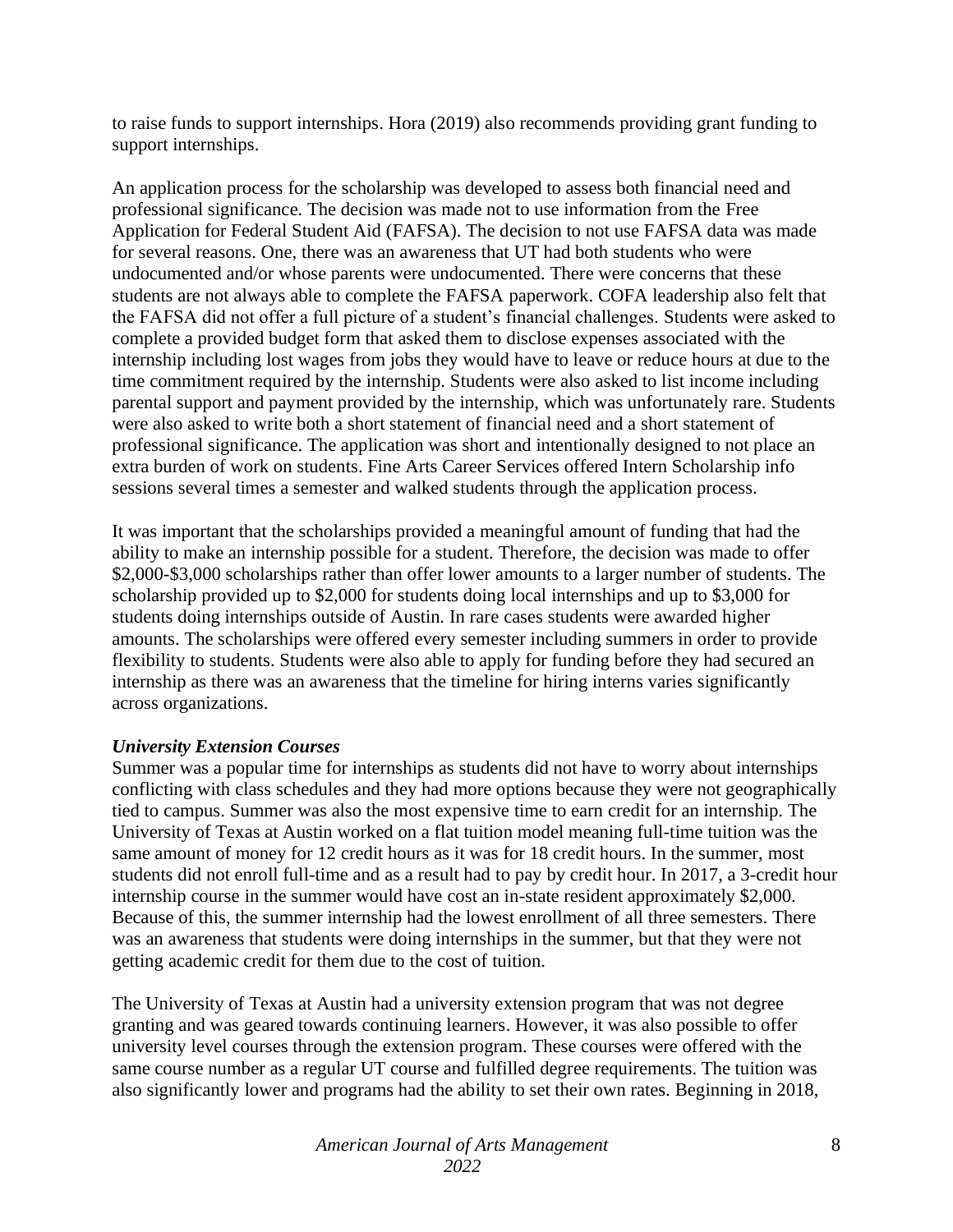COFA was able to offer the fine arts internship courses through the university extension program in the summer at the rate of \$400. This was an 80% decrease from the regular university tuition rate for a 3-credit course. Another bonus of the university extension model was that the tuition was the same regardless of residency.

#### *Moving Courses Online*

Prior to fall of 2016, the internship courses had been offered face-to-face. Students were expected to attend class once a week and also work on-site at their internships. This presented several barriers. One, a student may have a course conflict with one of their major courses meeting at the same time as the internship course. The course meeting time could also conflict with the on-site internship hours. The requirement of a face-to-face class meeting also prevented students from doing internships outside of the Austin area. Ultimately, COFA decided that there were enough barriers for students seeking to participate in internships and an in-person class meeting was unnecessary. The courses were moved online and an appropriate curriculum was developed. One goal of the curriculum was to encourage students to identify professional areas where they wanted to grow and to consider how they might address those areas in the internship. Another goal was to encourage students to reflect on their experience and consider how they might discuss their accomplishments at a future job interview. The curriculum also aimed to make space for students to disclose issues where intervention by the instructor might be necessary. The online internship courses were offered every semester including summers in order to provide students with the most flexibility about when they could complete an internship.

#### *Working with Academic Advisors*

The COFA internship courses were not part of any degree other than the Minor in Arts Management and Administration. Because the courses were offered under a college prefix that was different from the departmental prefixes, many students were unaware that the courses existed. Most of the undergraduate degrees required a specific amount of upper division electives within the major area of study. Because the internship prefix did not match the prefix of their major, many students assumed the internship courses were not eligible to fulfil major coursework. The Director of Professional Programs worked closely with the academic advisors and student affairs staff within the College of Fine Arts to ensure everyone knew that students could in fact count an internship towards upper division coursework by doing a petition for substitution. The advisors also helped get the word out that these courses existed, were open to all majors, that funding was available and that Fine Arts Career Services was able to assist students with searching for and applying to internships.

## **Findings**

The efforts above started at the beginning of the 2016-2017 academic year. By the end of the 2018-2019 academic year there was a 156% increase in enrollment in the internship courses. When the summer courses were moved to the university extension program in 2018, summer enrollment in internship courses saw a 160% increase. During these three years, extensive data was collected regarding the types of internships students engaged in, whether they were paid or unpaid, when in the undergraduate degree students were most likely to complete an internship and which majors were most likely to participate. This data was collected via an internship contract that all students enrolling in the internship courses and all students receiving an intern scholarship completed.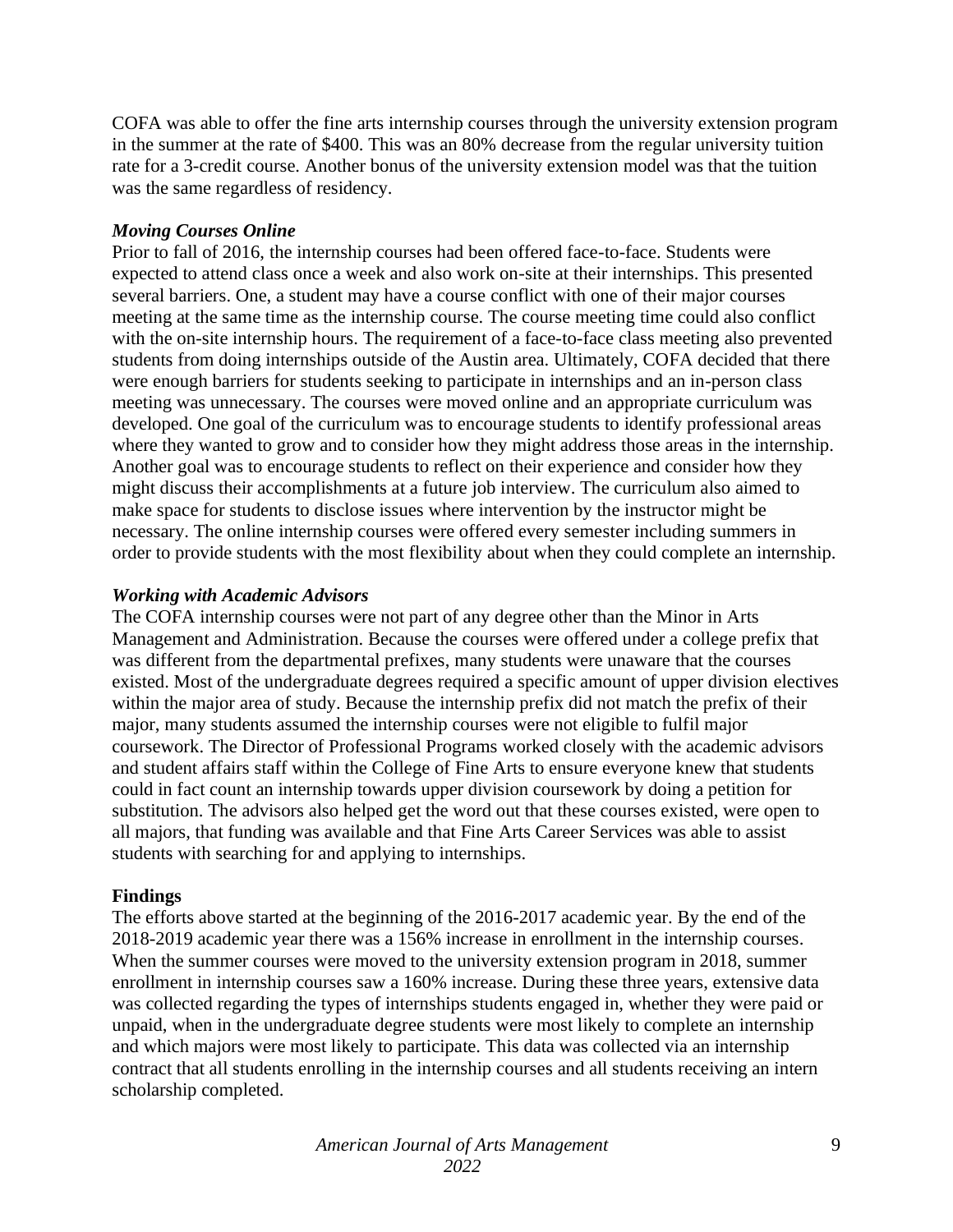The data below comes from 165 internships occurring between the fall of 2016 and summer of 2019. Eighty-Seven percent of the students enrolled in a College of Fine Arts internship course and the remaining 13% either received an intern scholarship, but did not enroll in a course or voluntarily reported their internship information to Fine Arts Career Services. Students who participated in internships represented all four units in the College of Fine Arts with 30% of students being part of the Minor in Arts Management & Administration at the time of the internship (see Figure 1). It is possible some of the students did not declare the minor until after their internship or that the internship experience encouraged students to later apply to the minor.



Figure 1: Percentage of students by department

Internships typically took place in the junior or senior year with freshman and sophomore internships being outliers (see figure 2). This was not unexpected. While some freshman and sophomores did engage in internships it was not common and often not encouraged unless it was the summer semester. The internship courses were designed to be an upper level course geared toward juniors and seniors. By this time, there was an expectation that students would have more specific career goals and be ready to explore internships. Academic advisors also felt that upper level students would be more prepared to take on internships while balancing their course loads. While freshman and sophomores could participate in the internship course, it was not recommended until the summer after the sophomore year in order to give students time to complete their lower division coursework.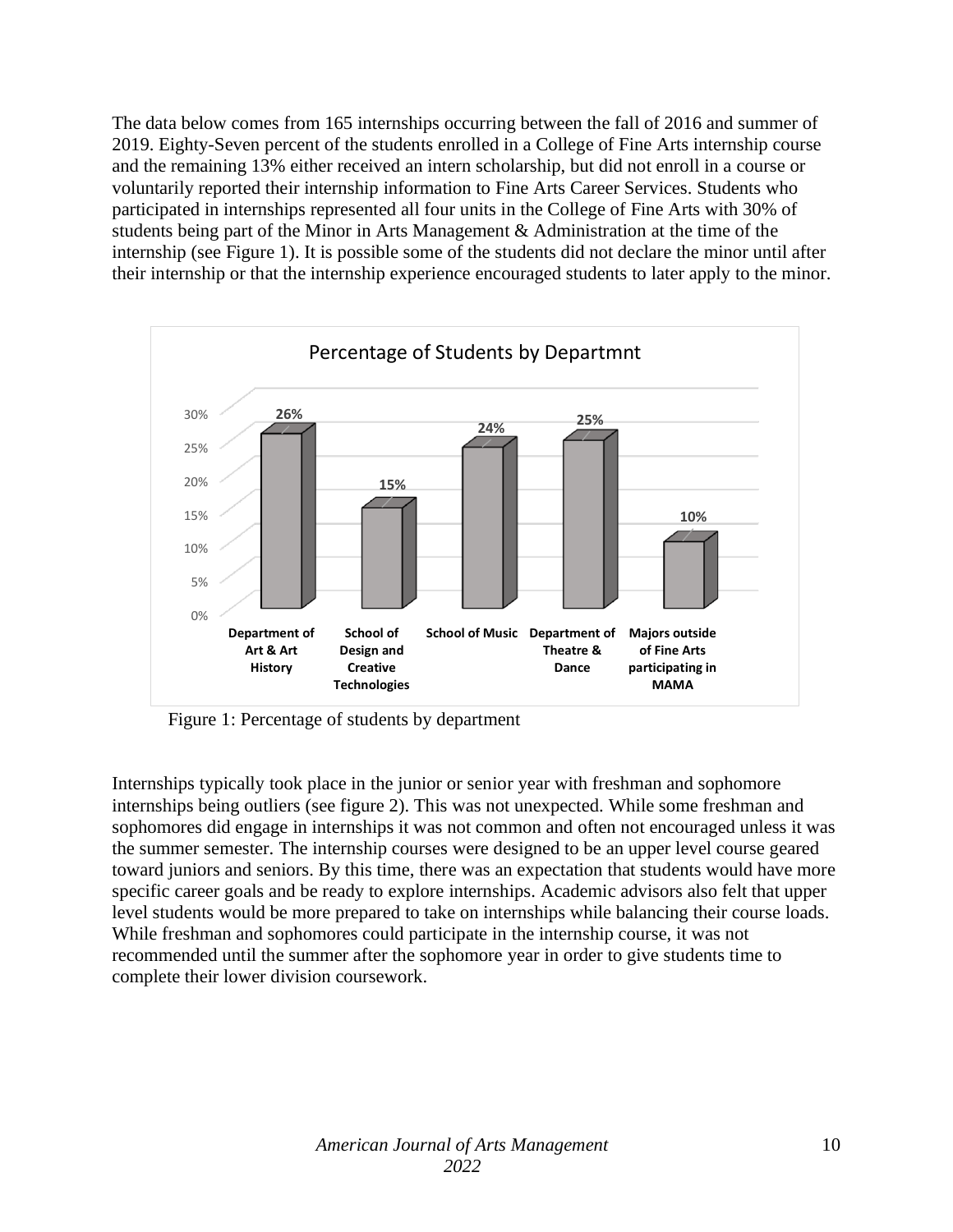

Figure 2: Enrollment by year in school

Spring and summer were significantly more common semesters for students to engage in internships than the fall semester (see figure 3.) However, it is important to remember that up until 2018 the summer internship course had been offered through the regular university schedule with a higher tuition rate. Once the summer course was moved to the university extension program, it outpaced spring as the most common semester for students to engage in an internship.



Figure 3: Enrollment by semester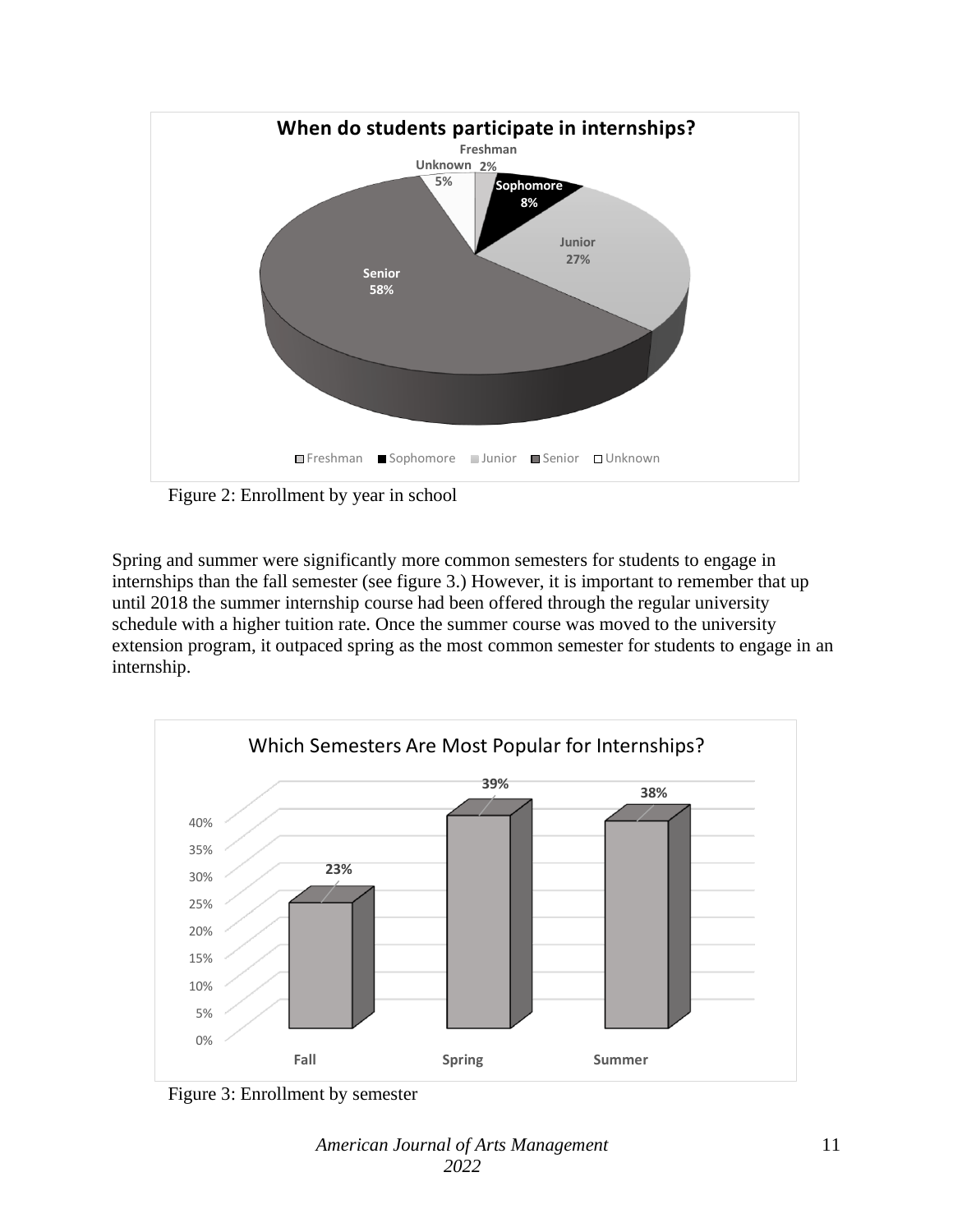Students in the College of Fine Arts engaged in a variety of types of internships, but almost all of them had an arts administration focus regardless of whether the student was part of the Minor in Arts Management and Administration. Internships with an artistic practice focus were rare. Slightly more students interned with for-profit organizations than with non-profit organizations. There had been an assumption that the majority would be with non-profits, but Austin is a city with a vibrant music and festival scene. The majority of students engaged in local internships with 70% completing their internship in Austin*.* Twenty-two percent of internships occurred out of state with California and New York being the most common out of state locations. The University of Texas at Austin has semester long programs in California and New York, which contributed to the number of internships in these states. International internships were rare with only 3% of internships occurring outside of the U.S.

Although the majority of students interned with for-profit organizations, most of the internships were unpaid. Seventy-two percent of internships were unpaid and 28% were paid. One might assume that for-profits are more likely to pay their interns, but in the case of COFA students this was not found to be true. Of the students interning with non-profit organizations, 31% reported being paid for their internship compared to 26% of the students interning with for-profit organizations. Fifty-five percent of the for-profit internships were unpaid compared to 44% of the non-profit internships. This could possibly be due to the location of the University of Texas at Austin. Austin is a city with a startup culture and there are a number of small startups with an arts focus. Internships in the design industry were the most likely to be paid.

It is important to note that this data is not reflective of all fine arts students who participated in internships at the University of Texas at Austin. The data reported in this article only represents students who either registered for the internship courses through Fine Arts Career Services or received an intern scholarship as those students were required to report specific data about their internship positions via an internship contract. The design major offered its own internship course and students had the option to choose between the design course and the Fine Arts Career Services courses. Students who opted to take the design course are not included in this data unless they received an intern scholarship or voluntarily reported their internship data. Many students participate in internships without receiving credit and in those cases, the university typically has no record of the internship. Reasons for not receiving credit vary and can include lack of awareness of the availability of the internship courses, lack of awareness of the courses' ability to satisfy degree requirements, not needing the additional credit hours for degree completion or not wanting to pay tuition for a summer semester even at the reduced university extension rate.

#### **Discussion and Recommendations**

One significant finding in this case study is that fine arts students had a significant interest in participating in internships. Only the students in the Minor in Arts Management and Administration were required to do an internship for credit. Just over two-thirds of the students enrolled in the internship courses were not required to do an internship for their major or minor. The reasons for this interest were not investigating as part of the data collection and would be a valuable question for future research to address. The interest in internships among fine arts students could be due to a perception that there is a connection between internships and future employment prospects. It could also be that students are seeking to obtain skills through their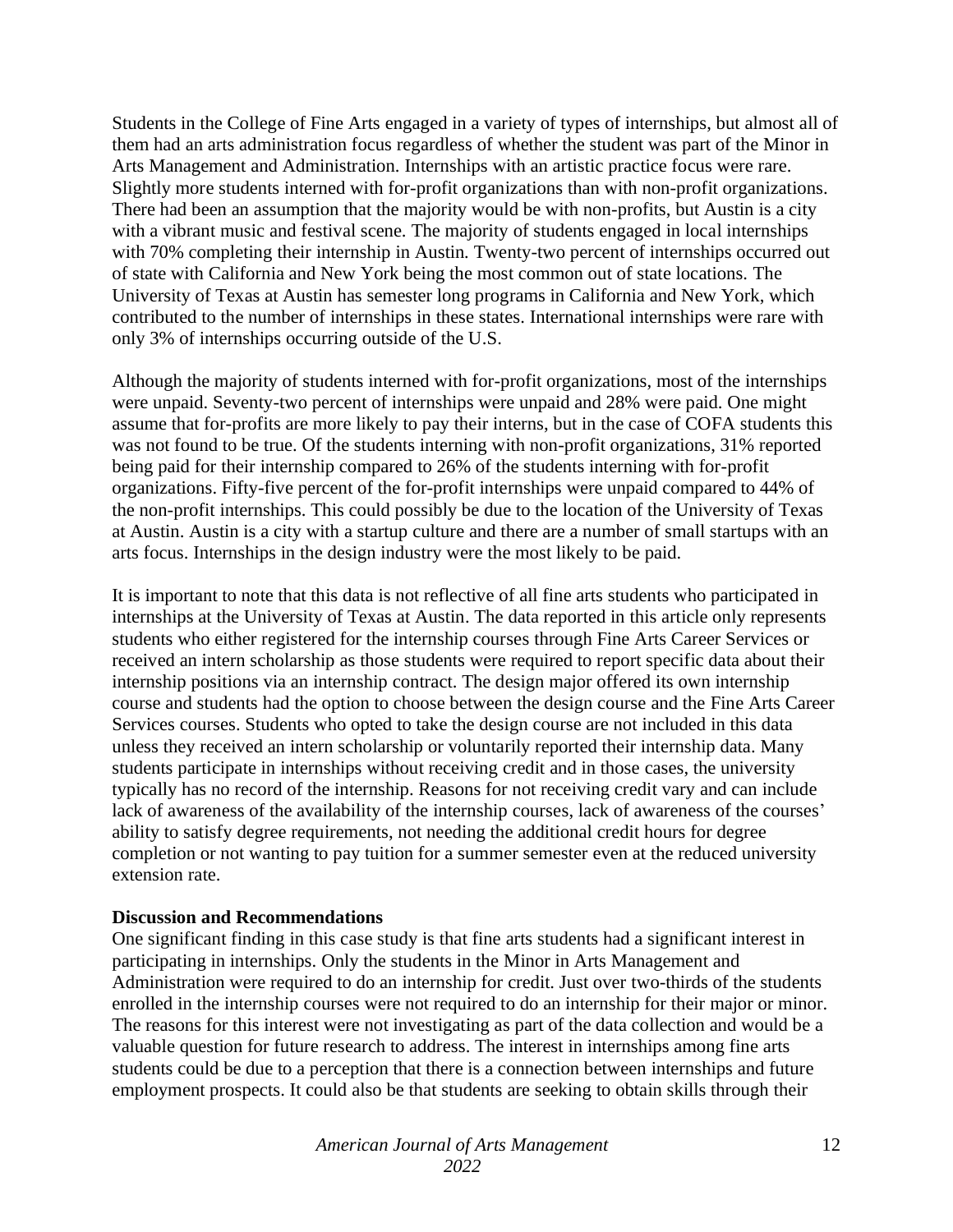internships that are not provided as part their degree's curriculum. Daniel & Daniel (2013) suggest that higher education institutions have been seeking strategies "for creative and performing arts students to bridge the gap between study and the work environment" (p. 141). Internships might be a way that students are seeking to address this gap. Another interesting finding was the focus of the internship. Although the majority of students were not part of the Minor in Arts Management & Administration, the majority participated in arts administration internships. The reasons for this are unclear. It could be that there was a lack of available internships with an artistic practice focus. Students may be seeking to further develop their administrative skills, so that they can manage their own artistic careers. Students may also believe that working in arts administration will be a more available and sustainable employment option, so they are seeking to gain practical experience before entering the job market. The decision-making process regarding how students decide what type of internships to engage in and how the internship aligns with future career goals is another recommendation for future research.

The development of the intern scholarship was a significant way the College of Fine Arts sought to make internships more accessible to a wider population of students. The feasibility of raising funds to support internship experiences will vary by institution, but it is an initiative worth exploring. Cuyler & Hodges (2016) and Hora (2019) recommend providing funds to support internships. Academic programs might consider working with development staff to accomplish this (Cuyler & Hodges, 2016). The College of Fine Arts had a donor who was passionate about the value that internships provide, but also aware of the barriers to access. Once the intern scholarship endowment was established and publicized, other donors also showed interest in supporting internships. Recipients of the scholarship were occasionally invited to speak at donor events about the impact of the scholarship which cultivated even more support. Raising funds to support internships was a deliberate decision by the Dean and Assistant Dean for Development. Their prioritization of this effort is what made it possible. Unfortunately, it seems the College of Fine Arts at UT is unique in offering intern scholarships of this size to arts students. It is recommended that field wide dialogue be cultivated around how to financially support student internships.

It is also recommended that when a major or minor includes a mandatory internship that academic programs reevaluate the number of credit hours required for the internship. This is especially true in the arts where many internships are unpaid. Requiring students to pay for credit hours in order to take on unpaid work can lead to resentment among students (Cuyler & Hodges, 2016; Frenette, 2013). Burke & Carton (2013) point out that "if an internship is required in a degree program, the characterization of an unpaid experience as being an exercise of the student's free will is inherently suspicious" (p. 125). This brings up the ethical issue of requiring students to not only engage in unpaid labor, but to also pay tuition for the experience. Lowering the number of required internship credits is one step in addressing this issue. If available, academic programs might also seek low tuition options for summer internships such as the University of Texas at Austin's extension program. It is also important to consider the support that the academic program is providing students in exchange for their tuition. If institutions charge tuition for internship credits they should be providing a thoughtful and meaningful curriculum to accompany the internship experience. Part of that curriculum should involve vetting internships to ensure that unpaid internships pass the Department of Labor's primary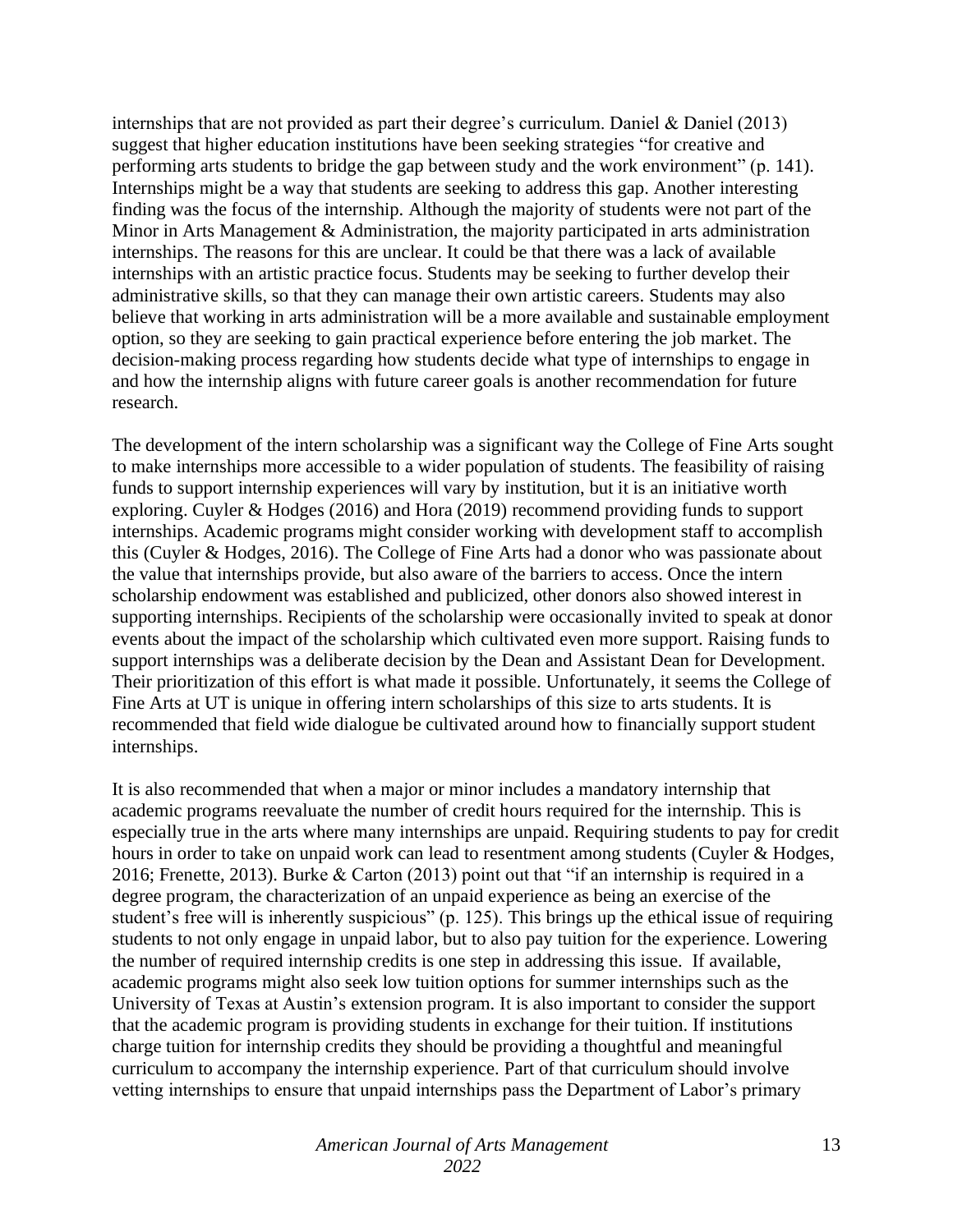beneficiary test. The National Association of Colleges & Employers' (NACE) internship definition and guidelines can be used to help ensure paid and unpaid internships provide meaningful experiences. Many academic programs require the student and the employer to sign a learning contract of some type. This contract should outline the responsibilities of the internship employer, academic institution and the student and reference the Department of Labor and NACE guidelines.

One aspect not taken into consideration during the launch of these initiatives was engaging both students and internship employers about expectations prior to the internship. One recommendation to come out of this research is that academic programs offering internships survey students before and after internships to understand how expectations and experiences align. The same can be done for internship employers. This can help academic programs better prepare both students and internship employers for the internship experience. Doing a midsemester check-in can also be helpful. All too often faculty and program directors learn about problematic internships after it is too late to intervene. A mid-semester check-in can assist with this. It can also assist in identifying students who might not be meeting employer expectations, so they can be offered additional guidance.

In the case of the UT College of Fine Arts, students were more likely to engage in internships with for-profit organizations than with non-profit organizations. The for-profit organization were slightly less likely to provide paid internship opportunities than the non-profit organizations. This raises the question of why are for-profit internship employers not paying their interns? It may be worth further exploring why these for-profit companies are not providing paid internships and reconsidering if students should be permitted to engage in unpaid internships with for-profit organizations. In many cases, the for-profit companies required that students enroll in credit for the internship as a condition of eligibility. This is likely so the companies can protect themselves. An unpaid intern who earns academic credit through their school is less likely to be considered an employee under the Fair Labor Standards Act (Burke & Carton, 2013). This also raises the question of whether these internship employers realize that they are essentially requiring students to pay to be unpaid workers. It is possible that some internship employers do not realize the financial ramifications of requiring students to earn credit for an unpaid internship. Academic programs might consider educating their internship employers on the costs of earning internship credit and suggesting that the employers cover these costs in the case of unpaid internships requiring credit.

The majority of students participated in unpaid internships, which is a concerning trend. In some fields these internships are replacing entry level employees (Knott, 2019), which is a violation of the U.S. Department of Labor's (DOL) primary beneficiary test. Interns are not considered employees according to the Fair Labor Standards Act (FLSA), which means they do not have the same rights and protections as employees including the right to minimum wage (Burke  $\&$ Carton, 2013). In recent years, unpaid interns have challenged their classification as interns vs. employees and taken their internship host organizations to court (Knotts, 2019). One of the more high-profile cases involved the film, *Black Swan*. In that case, the court found that two unpaid interns were employees for purposes of the Fair Labor Standards Act (Johnson, 2016). The outcome in that case was influenced by the fact that the two interns engaged in menial tasks "that provided no significant educational benefit (Enghagen, 2018, p. 197).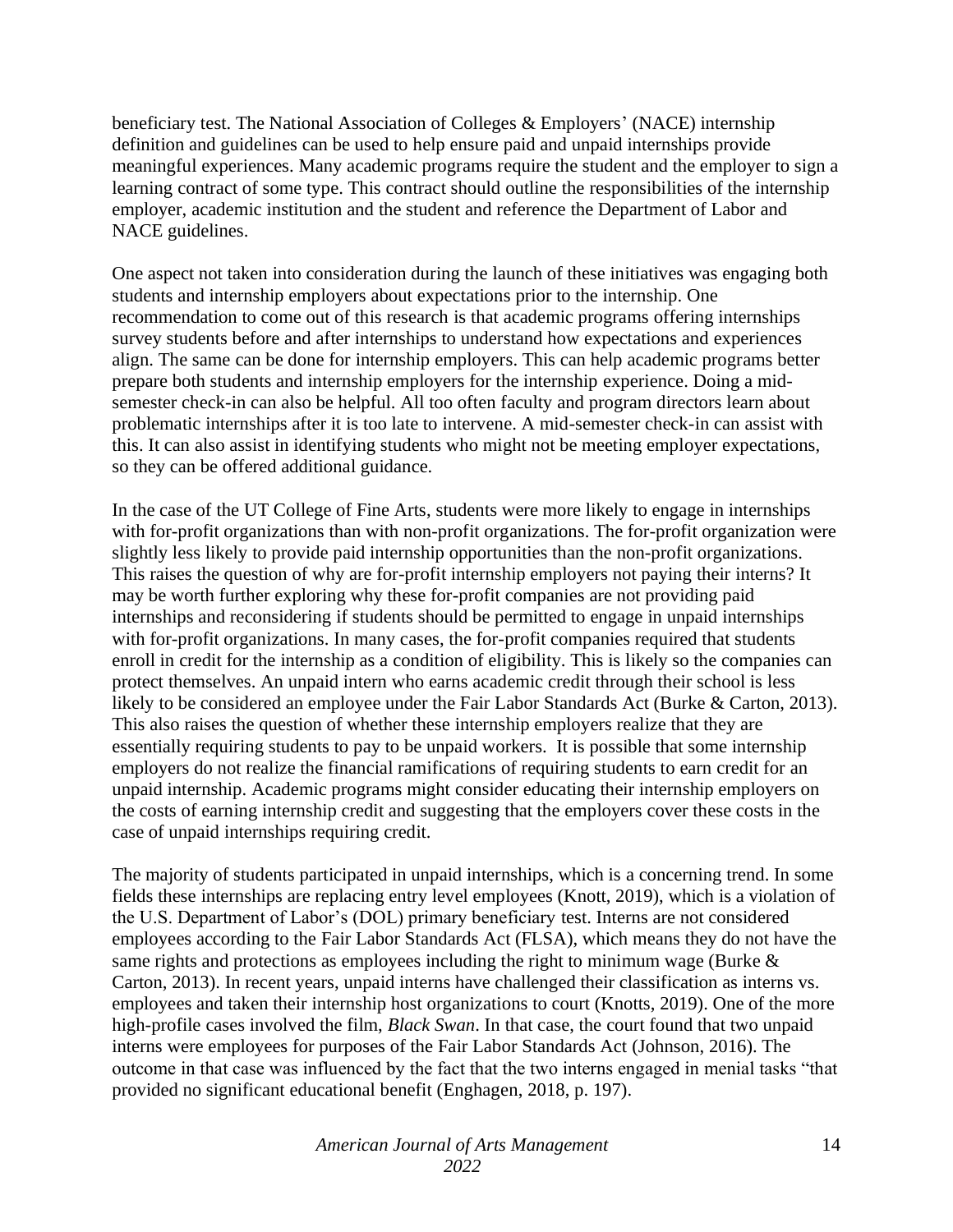While employer education regarding the effects of unpaid internships is needed, policy change is also needed. Knotts (2019) recommends that the U.S. Supreme Court adopt the primary beneficiary test to establish a uniform test for unpaid internships. Currently, courts have the option to adopt other tests when hearing cases related to unpaid internships (Knotts, 2019). The lack of a consistent test creates confusion for both interns and employers. The use of a consistent test would encourage employers to develop higher quality internships that are directly connected to the intern's education. The primary beneficiary test requires employers to teach and mentor interns. "Adoption of the primary beneficiary test would force the employer to create an internship program where the intern actually learns things and completes tasks that will benefit the intern in his or her future career" (Knotts, 2019, p. 195). Knotts does not discuss whether both for-profits and non-profits should be held to the primary beneficiary test. However, the Department of Labor's Fact Sheet #71, which now includes the language of the primary beneficiary test appears to be directed solely at for-profit organizations (Johnson, 2016). The first footnote on Fact Sheet #71 states, "unpaid internships for public sector and non-profit charitable organizations, where the intern volunteers without expectation of compensation, are generally permissible." However, the Department of Labor has previously indicated that volunteers at nonprofit organizations cannot replace paid employees (Johnson, 2016). While not every non-profit will have the funds to pay interns, it is important that interns are protected from being exploited and used as unpaid labor. The primary beneficiary test would still allow non-profit organizations to provide unpaid internships, but would assist in ensuring that unpaid interns are provided with valuable learning experiences and mentoring. For both for-profit and non-profit organizations, ensuring that unpaid internships meet the primary beneficiary test and follow the guidelines set forth by the National Association of Colleges and Employers is essential.

#### **Conclusion**

As internships increase in popularity and it becomes more common for employers to expect college graduates to have internship experience, it is important for universities to consider barriers to internships and how they can be addressed. Many students are unable to engage in internships due to the costs associated with an internship including the high rate of unpaid internships in the arts and the cost of tuition for internship credit. Professional clothing and transportation to and from the internship can also pose a financial burden. Students may lack professional networks to secure internship placements. Lack of access to internships affects access to the arts sector and can perpetuate existing inequalities in the sector. If academic programs are going to require or encourage participation in internships, these barriers must be carefully considered.

This paper detailed how one college of fine arts sought to address these issues and increase access to internships. The combination of initiatives that the College of Fine Arts at the University of Texas at Austin engaged in including the promotion of a new minor in arts administration, the development of an intern scholarship, the offering of summer internship courses through a lower cost university extension program, moving internship courses online and partnering with academic advisors had a significant effect on increasing participation in internships. During the three years of data collection, the college of fine arts saw a 156% increase in enrollment in its internship courses. Summer enrollment saw a 160% increase once the course was offered through the university's extension program at a lower rate of tuition.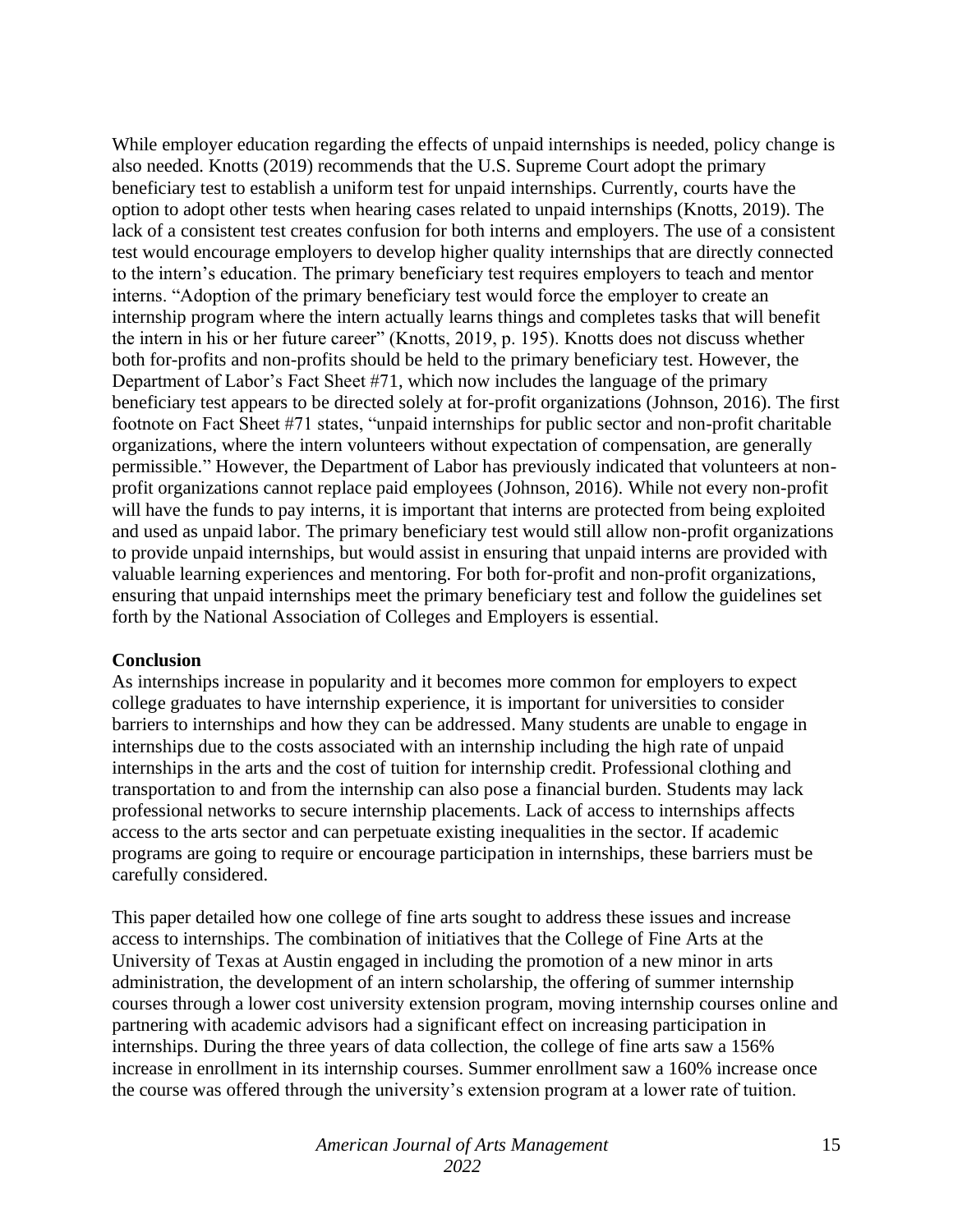These initiatives were possible because college leadership not only recognized the importance of internships and the need to address barriers to internship participation, but also because college leadership made addressing these issues a top priority.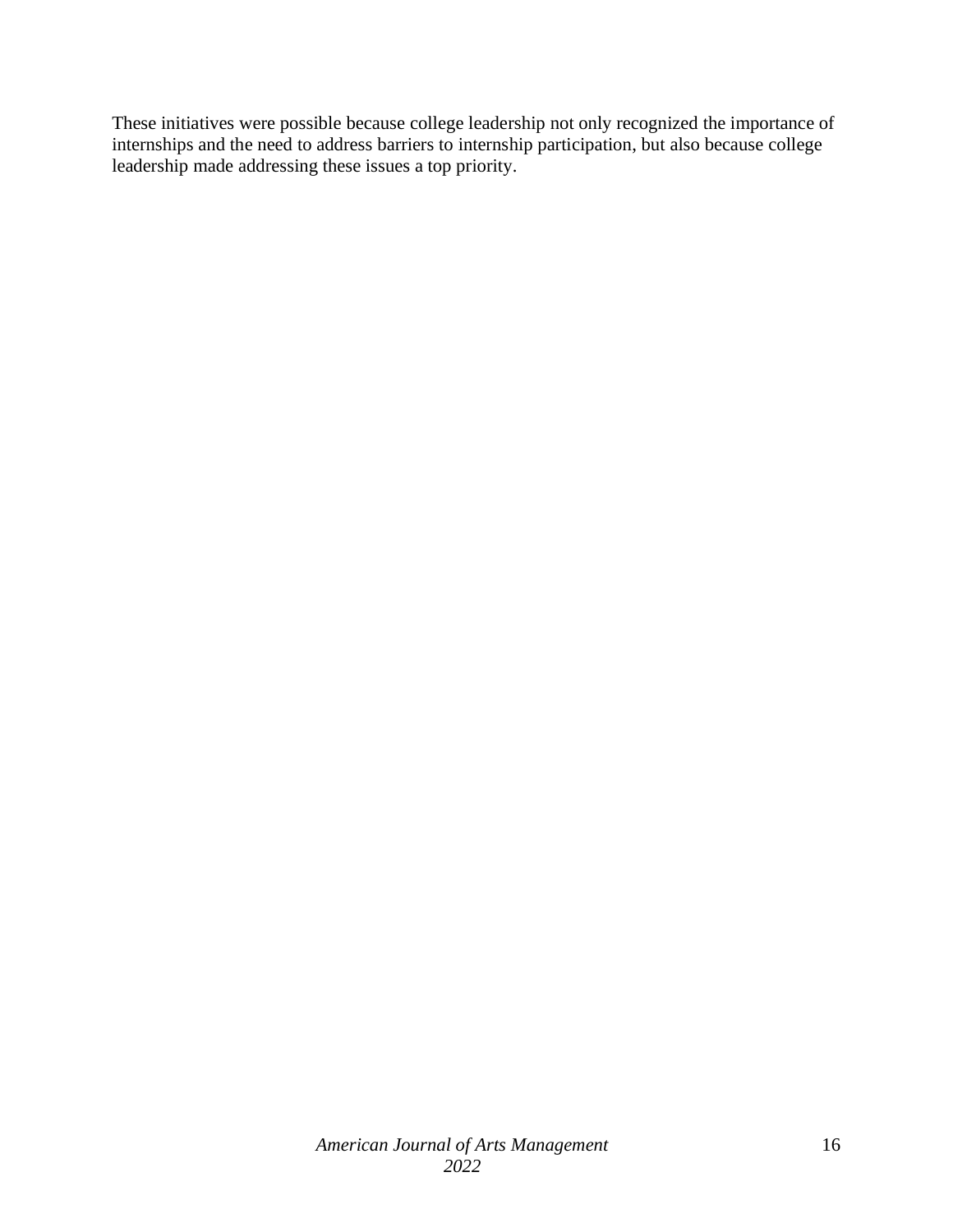# **References**

Bishara, H. (2019, July 16). *The growing tide against unpaid internships*. Hyperallergic. Retrieved from:<https://hyperallergic.com/507441/unpaid-internships/>

Burke, D. & Carton, R. (2013). The pedagogical, legal, and ethical implications of unpaid internships. *The Journal of Legal Studies Education, 30*(1), 99–130. https://doi.org/10.1111/j.1744-1722.2013.01115.x

Cascone, S. (2019, July 18). *A new campaign to end unpaid internships in the art world exposes a problematic reliance on free labor.* Artnet. Retrieved from: <https://news.artnet.com/art-world/a-call-to-end-unpaid-internships-in-the-art-world-1603792>

Crain, A. (2016). Exploring the Implications of Unpaid Internships. *NACE Journal*, *77*(2), 26–31.

Cullinane, C. & Montacute, R. (2018, November). *Pay as you go: Internship pay, quality and access in the graduate jobs market*. The Sutton Trust. Retrieved from: <https://www.suttontrust.com/our-research/internships-pay-as-you-go/>

Cuyler, A. C., & Hodges, A. R. (2016). Unresolved issues: Students' expectations of internships in arts & cultural management. E*NCACT Journal of Cultural Management & Policy, 6(1)*, 10. Retrieved from [http://www.encatc.org/media/1989](http://www.encatc.org/media/1989-encatc_journal_vol6_issue1.pdf) [encatc\\_journal\\_vol6\\_issue1.pdf](http://www.encatc.org/media/1989-encatc_journal_vol6_issue1.pdf)

Cuyler, A. C., & Hodges, A. R. (2015). From the student side of the ivory tower: An empirical study of arts and cultural management students' expectations of internships. *International Journal of Arts Management, 17(3),* 25.

Daniel, R. & Daniel, L. (2013). Enhancing the transition from study to work: Reflections on the value and impact of internships in the creative and performing arts. *Arts and Humanities in Higher Education.*, *12*(2/3), 138–153.<https://doi.org/10.1177/1474022212473525>

Enghagen, L. (2018). New legal standards for unpaid internships: Implications for the hospitality and tourism field. *Journal of Hospitality & Tourism Education*, *30*(3), 194–201. https://doi.org/10.1080/10963758.2018.1444493

Frenette, A. (2013). Making the intern economy: Role and career challenges of the music industry intern. *Work and Occupations.*, *40*(4), 364–397.

Frenette, A., Dumford, A., Miller, A. & Tepper, S. (2015). The internship divide: The promise and challenges of internships in the arts. Strategic National Arts Alumni Project. Retrieved from: [https://snaaparts.org/uploads/downloads/Reports/SNAAP-Report-2015-](https://snaaparts.org/uploads/downloads/Reports/SNAAP-Report-2015-Internship-Divide.pdf) [Internship-Divide.pdf](https://snaaparts.org/uploads/downloads/Reports/SNAAP-Report-2015-Internship-Divide.pdf)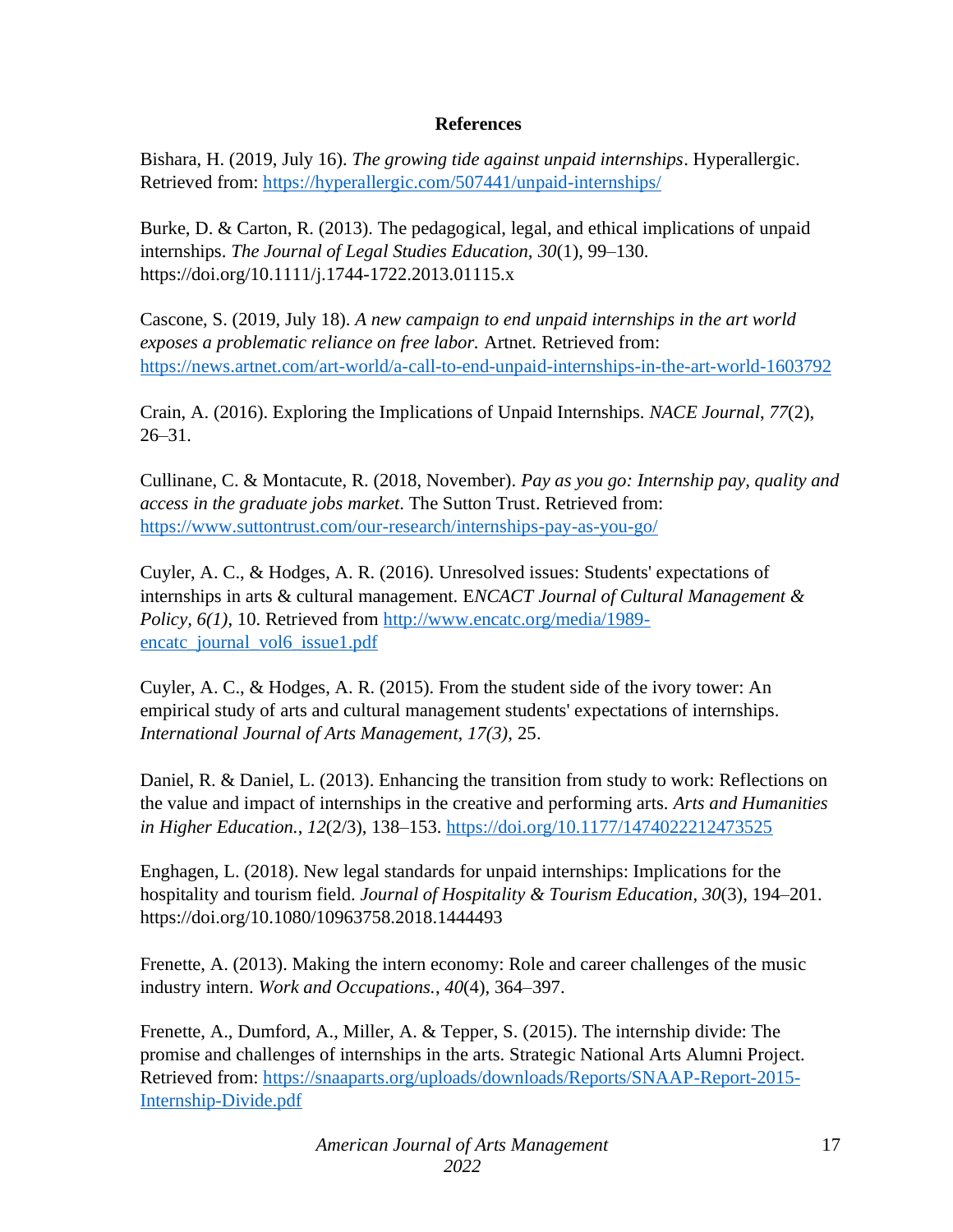Frenette, A.; Gualtieri, G. and Robinson, M. (2021). Growing divides: Historical and emerging inequalities in arts internships. Strategic National Arts Alumni Project. Retrieved from: [https://snaaparts.org/uploads/downloads/SNAAP-Special-Report-Inequalities-](https://snaaparts.org/uploads/downloads/SNAAP-Special-Report-Inequalities-210301_2021-11-09-220850_gmjl.pdf)[210301\\_2021-11-09-220850\\_gmjl.pdf](https://snaaparts.org/uploads/downloads/SNAAP-Special-Report-Inequalities-210301_2021-11-09-220850_gmjl.pdf)

Hora, M., Chen, Z., Parrott, E. & Her, P. (2020). Problematizing college internships: Exploring issues with access, program design and developmental outcomes. *International Journal of Work-Integrated Learning*, *21*(3), 235–252.

Hora, M. (2019, September 23). *Internships as a high-impact practice*. Inside Higher Ed. Retrieved from: [https://www.insidehighered.com/views/2019/09/23/campuses-should](https://www.insidehighered.com/views/2019/09/23/campuses-should-proceed-caution-when-it-comes-student-internships-opinion)[proceed-caution-when-it-comes-student-internships-opinion](https://www.insidehighered.com/views/2019/09/23/campuses-should-proceed-caution-when-it-comes-student-internships-opinion)

Johnson, T. (2016). The "fox searchlight" signal: Why "fox searchlight" marks the beginning of the end for preferential treatment of unpaid internships at non-profits. *Virginia Law Review*, *102*(4), 1127–1162.

Knott, M. (2019). Intern or employee in disguise? The rise of the unpaid internship and the primary beneficiary test. *Missouri Law Review*, *84*(1), 177–197.

Medina-Perez, J. (2019, July 9). *Reimagining the internship to promote racial equity.* Stanford Social Innovation Review. Retrieved from: https://ssir.org/articles/entry/reimagining the internship to promote racial equity#

Miller, A.L., Martin, N.D., & Frenette, A. (2022). Unpacking high-impact practices in the arts: Predictors of college, career, and community engagement outcomes. *The Journal of Arts Management, Law, and Society.*, 1–21.<https://doi.org/10.1080/10632921.2022.2029786>

National Association of Colleges and Employers. (2018). Position statement: U.S. internships. Retrieved from: [https://www.naceweb.org/about-us/advocacy/position](https://www.naceweb.org/about-us/advocacy/position-statements/position-statement-us-internships/)[statements/position-statement-us-internships/](https://www.naceweb.org/about-us/advocacy/position-statements/position-statement-us-internships/)

Samdanis, M., & Lee, S. H. (2019). Access inequalities in the artistic labour market in the UK: A critical discourse analysis of precariousness, entrepreneurialism and voluntarism. *European Management Review*, *16*(4), 887–907. [https://doi](https://doi-org.proxy.lib.fsu.edu/10.1111/emre.12154)[org.proxy.lib.fsu.edu/10.1111/emre.12154](https://doi-org.proxy.lib.fsu.edu/10.1111/emre.12154)

Shade, L.R. & Jacobson, J. (2015). Hungry for the job: gender, unpaid internships, and the creative industries. *The Sociological Review., 63*(1), 188–205. [https://doi.org/10.1111/1467-](https://doi.org/10.1111/1467-954X.12249) [954X.12249](https://doi.org/10.1111/1467-954X.12249)

Silva (2021) Unpaid internships and equality of opportunity: a pseudo-panel analysis of UN data, *Applied Economics Letters, 28*(15), 1288-1292, <https://doi.org/10.1080/13504851.2020.1808571>